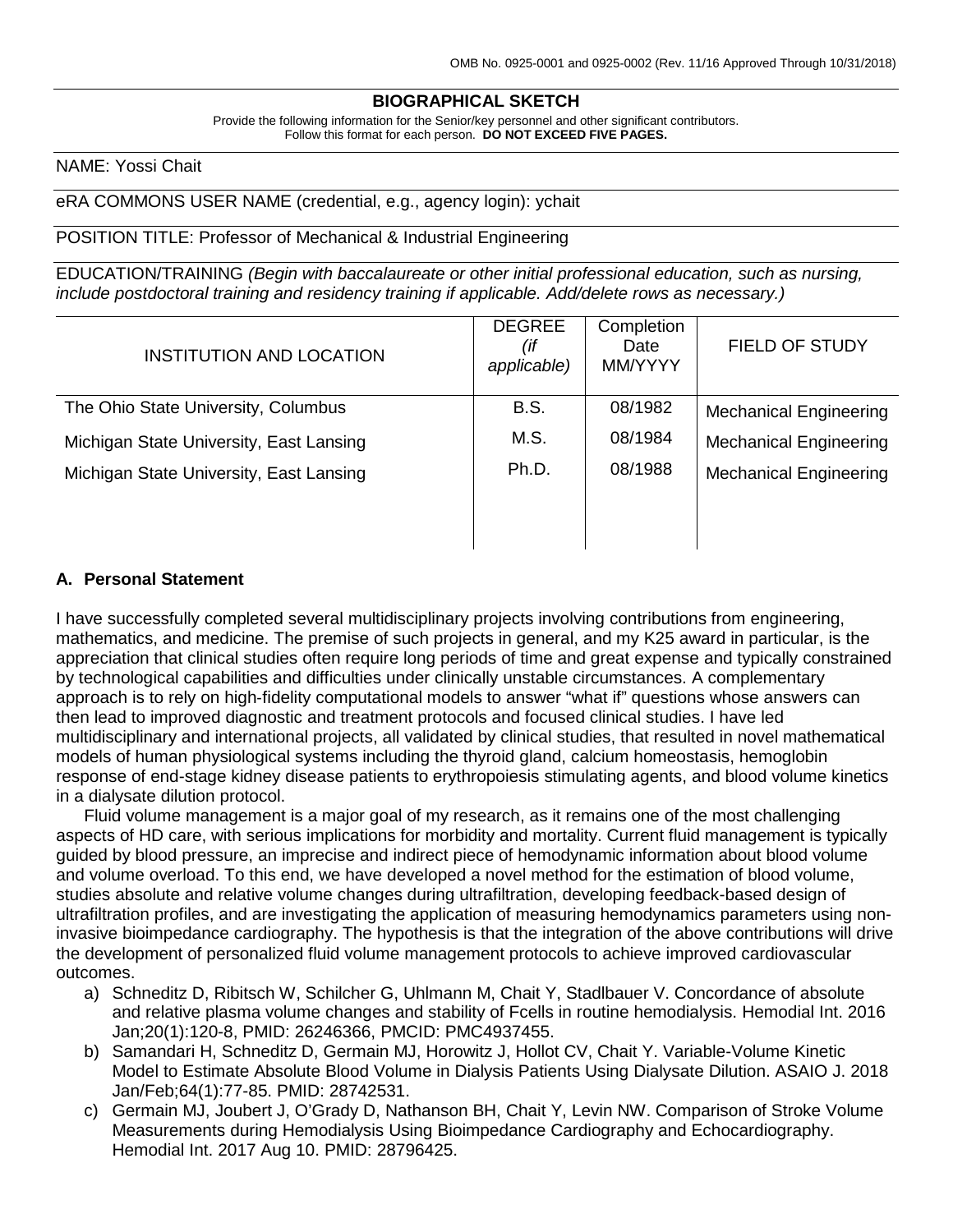d) Germain M, Chait, Y, Levin NW, Minimization of Intradialytic Hypotension Using Cardiography-Guided Intervention. ClinicalTrials.gov Identifier: NCT03080441, Sponsor: Nimedical, 2017 [https://www.clinicaltrials.gov/ct2/show/NCT03080441?term=NIM01&rank=1.](https://www.clinicaltrials.gov/ct2/show/NCT03080441?term=NIM01&rank=1)

## **B. Positions and Honors**

Positions and Employment

| 1984-1988 | Research and Teaching Assistant, Mechanical Engineering Department, Michigan State                       |
|-----------|----------------------------------------------------------------------------------------------------------|
|           | University, East Lansing                                                                                 |
|           | 1986-present Consultant, various companies in the USA and internationally.                               |
| 1988-1994 | Assistant Professor, Department of Mechanical and Industrial Engineering, UMass, Amherst                 |
| 1994-2002 | Associate Professor, Department of Mechanical and Industrial Engineering, UMass, Amherst                 |
| 1996-1006 | Visiting Professor, Delft University of Technology, Delft, The Netherlands                               |
| 1996-1996 | Visiting Professor, Tel Aviv University, Tel Aviv, Israel                                                |
| 2002-2002 | Academic Guest Swiss Federal Institute of Technology, ETH, Zürich, Switzerland                           |
| 2002-2002 | Lady Davis Fellow, the Technion, Haifa, Israel                                                           |
|           | 2002-present Professor and Co-Head of Control in Biomedical Systems Laboratory, Department of Mechanical |
|           | and Industrial Engineering, UMass, Amherst.                                                              |
| 2008-2008 | Lady Davis Fellow, the Technion, Haifa, Israel                                                           |
|           | 2014-present Visiting Professor, Department of Mechanical Engineering, the Technion, Haifa, Israel       |
|           | 2015-present Staff, consultant, Division of Nephrology, Department of Medicine, Massachusetts            |
|           | General Hospital, Boston, MA                                                                             |
| $2017 -$  | Faculty member, Center for Personalized Health Monitoring, Institute for Applied Life Sciences,          |
|           | <b>UMass, Amherst</b>                                                                                    |
|           |                                                                                                          |
| Honors    |                                                                                                          |

2004 Fellow, American Society of Mechanical Engineers

## **C. Contributions to Science**

My graduate work and early academic career centered on theory and practice of feedback control systems. My lab, funded by the National Science Foundation, led several research projects that resulted in fundamental and computational advances to the Quantitative Feedback Theory, robust multivariable control, and reset control. These results formed the basis for the MATLAB QFT Control Design Toolbox, the most widely used QFT software of its kind in industry, government, and education worldwide. It was initially marketed by the MathWorks (1995‐2001) and now available as a free download from our Lab web site. Early on I have favored the application of these results in multidisciplinary projects. A collaboration with computer scientists resulted in new understandings about the role of feedback in TCP/IP network communication protocol, in particular, elucidating the cause of unexplained network oscillations. Our novel application of feedback in differentiated services has produced a US patent.

- a) Chait Y, Borghesani C, Zheng Y. Single‐loop QFT design for robust performance in the presence of non‐parametric uncertainties. J. Dyn Sys Meas Cont. 1995 117:420‐24.
- b) Oldak, S, Gong WB, Hollot C, Towsley D, Misra V, Chait Y, inventors, assignees. Active queue management for differentiated services. United States patent US 7085236 B2. 2003 Nov. 20.
- c) Beker O, Hollot CV, Chait, Y, Han H. Fundamental properties of reset control systems. Automatica. 2004 40(6):905‐15.
- d) Chait Y, Hollot CV, Misra V, Towsley D, Zhang H, Cui Y. Throughput Differentiation Using Coloring at the Network Edge and Preferential Marking at the Core, IEEE Trans Net. 2005 13(4):743-54.

In recent years, my research interest has shifted to the interface of engineering, mathematics, and medicine. My initial collaboration with an endocrinologist engineered a detailed, first of its kind computational model of the human thyroid gland. Simulation results using this model have substantiated clinical observations in iodine‐ deficient and iodine‐excess conditions such as the Wolff‐Chaikoff escape mechanism. In a collaboration with an Italian medical physicist, we developed a new algorithm dealing with the accuracy and optimal timing of activity measurements in estimating absorbed dose of radioiodine in the treatment of Graves' disease. This algorithm has been incorporated in a new software tool that is freely available and used daily by clinicians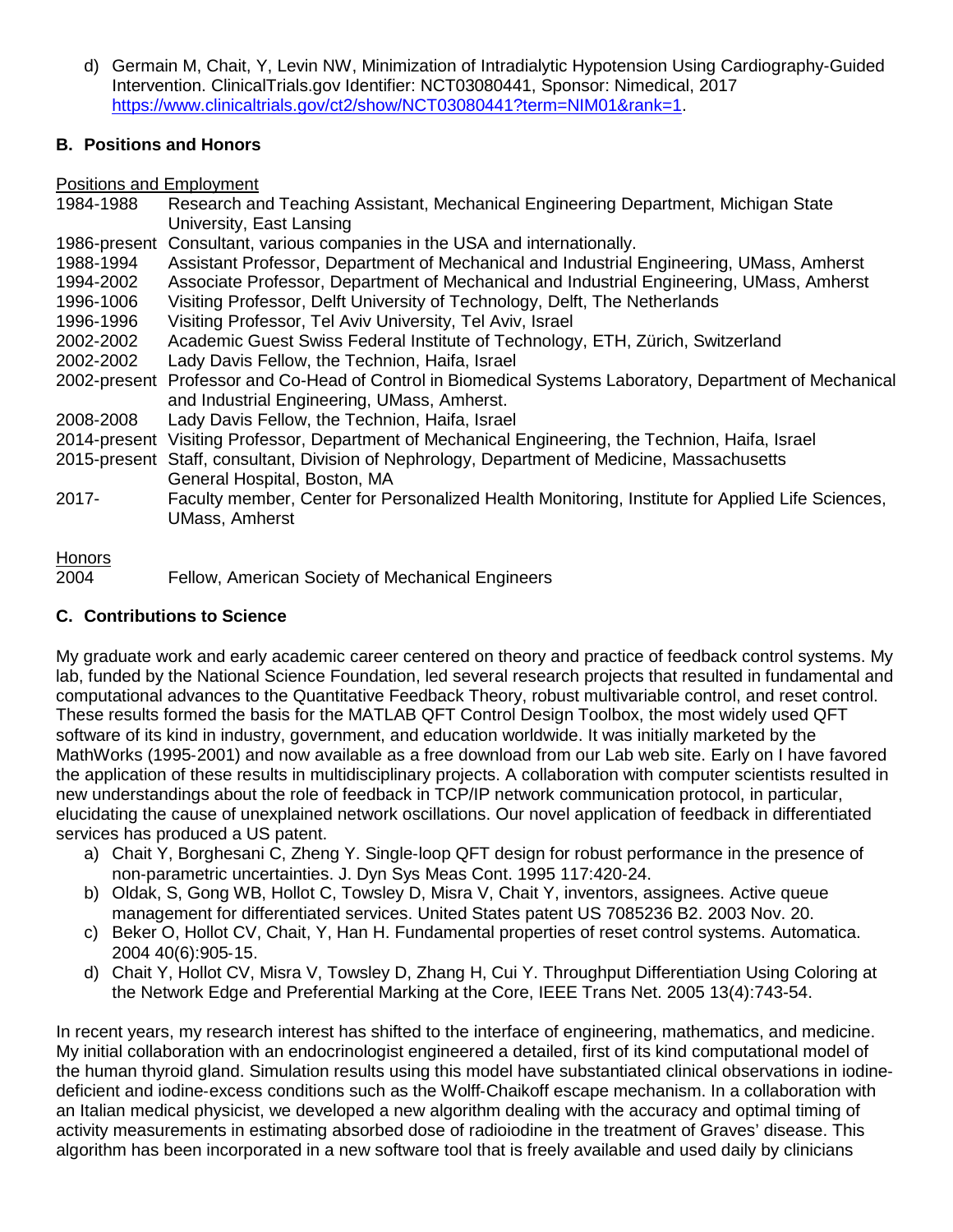worldwide. We have also investigated the short-term dynamics of calcium homeostasis by considering the response of the parathyroid glands to acute changes in plasma calcium concentration. We derived a new mathematical model whose key element is an asymmetric Ca‐PTH reverse sigmoid relation. In the first validation of this kind, this model successfully predicted the response of an induced hypercalcemic clamp test in a clinical study.

- a) Degon M, Chipkin SR, Hollot CV, Zoeller RT, Chait Y. A Mathematical Model of the Human Thyroid, Mathematical Biosciences, 2008 212(1):22-53, PMID: 18291425.
- b) [Merrill S,](http://www.ncbi.nlm.nih.gov/pubmed?term=%22Merrill%20S%22%5BAuthor%5D) [Horowitz J,](http://www.ncbi.nlm.nih.gov/pubmed?term=%22Horowitz%20J%22%5BAuthor%5D) [Traino AC,](http://www.ncbi.nlm.nih.gov/pubmed?term=%22Traino%20AC%22%5BAuthor%5D) [Chipkin SR,](http://www.ncbi.nlm.nih.gov/pubmed?term=%22Chipkin%20SR%22%5BAuthor%5D) [Hollot CV,](http://www.ncbi.nlm.nih.gov/pubmed?term=%22Hollot%20CV%22%5BAuthor%5D) [Chait Y.](http://www.ncbi.nlm.nih.gov/pubmed?term=%22Chait%20Y%22%5BAuthor%5D) Accuracy and optimal timing of activity measurements in estimating the absorbed dose of radioiodine in the treatment of Graves' disease. [Phys Med Biol.](http://www.ncbi.nlm.nih.gov/pubmed/21212469) 2011 56(3): 557-71, PMID: 21212469.
- c) Shrestha RP, Hollot CV, Chipkin SR, Schmitt CP, and Chait Y. A mathematical model of parathyroid hormone response to acute changes in plasma ionized calcium concentration in humans, Mathematical Biosciences. 2010 226(1): 46‐57, PMID: 20406649.
- d) Web tool: Thyroid 131I Uptake Estimation in Graves' Disease. 2012 [http://pcsl.ecs.umass.edu/RAIEstimTool/index.jsp.](http://pcsl.ecs.umass.edu/RAIEstimTool/index.jsp)

My current research interests, primarily funded by an active NIH K25 award, are in chronic kidney disease. The goal of this proposed research are to develop individualized anemia management protocols based on mathematical models of erythropoiesis. To this end, we have published a clinically-validated mathematical model relating hemoglobin response of end-stage kidney disease patients to erythropoiesis stimulating agents. We used this model, feedback control, and a large cohort of hemodialysis patients, to investigate the hemoglobin-cycling phenomenon observed in hemodialysis patients treated with erythropoiesis stimulating agents. This effort revealed that fixed population-wide protocols suffer a fundamental limitation, and that successful protocol must account for a patient's individual physiological responsiveness to erythropoiesis stimulating agents.

- a) Chait Y, Horowitz J, Nichols B, Shrestha RP, Hollot CV, Germain MJ. Control-relevant erythropoiesis modeling in end-stage renal disease. IEEE Trans Biomed Eng. 2014 61(3):658-64, PMID: 24235247.
- b) Gaweda AE, Ginzburg YZ, Chait Y, Germain MJ, Aronoff GR, Rachmilewitz E. Iron dosing in kidney disease: inconsistency of evidence and clinical practice. Nephrol Dial Transplant. 2015 30(2):187-9, PMID: 24821751, PMCID: PMC4309189.
- c) Shrestha RP, Horowitz J, Hollot CV, Germain MJ, Widness JA, Mock DM, Veng-Pedersen P, Chait Y. Models for the red blood cell lifespan. J Pharmacokinet Pharmacodyn. 2016 Jun;43(3):259-74, PMID: 27039311, PMCID: PMC4887310.
- d) Chait Y, Kalim S, Horowitz J, Hollot CV, Ankers ED, Germain MJ, Thadhani RI. The greatly misunderstood erythropoietin resistance index and the case for a new responsiveness measure. Hemodial Int. 2016 20(3):392-8, PMID: 26843352, PMCID: PMC4934130.

### **Complete List of Published Work in MyBibliography:**

[https://www.ncbi.nlm.nih.gov/sites/myncbi/yossi.chait.1/bibliography/46095748/public/?sort=date&direction=de](https://www.ncbi.nlm.nih.gov/sites/myncbi/yossi.chait.1/bibliography/46095748/public/?sort=date&direction=descending) [scending](https://www.ncbi.nlm.nih.gov/sites/myncbi/yossi.chait.1/bibliography/46095748/public/?sort=date&direction=descending)

### **D. Additional Information: Research Support and/or Scholastic Performance**

### **Ongoing Research Support**

4K25DK096006-04, Chait Y. (PI) 9/1/2013 – 8/31/2017

NIH-NIDDK, "The Engineering of Individualized Anemia Management Protocols""

The major goals of this study are to: (1) improvement and validation of an erythropoiesis model that the applicant has created, and, building upon this model, and (2) development of a design framework for individualized Anemia Management Protocols that address the new FDA recommendation.

Levin N.W., Chait Y., Germain M. (PI) 11/1/2016 – 10/1/2017

New NI Medical, Inc., "Minimization of Intradialytic Hypotension Using Cardiography-Guided Intervention"" The major goals of this study are to: (1) demonstrate that measurement of hemodynamic variables during hemodialysis can reduce incidence and severity of intradialytic hypotension events by subgrouping subjects based on hemodynamic response and targeted intervention for each subgroup using pressure stockings and